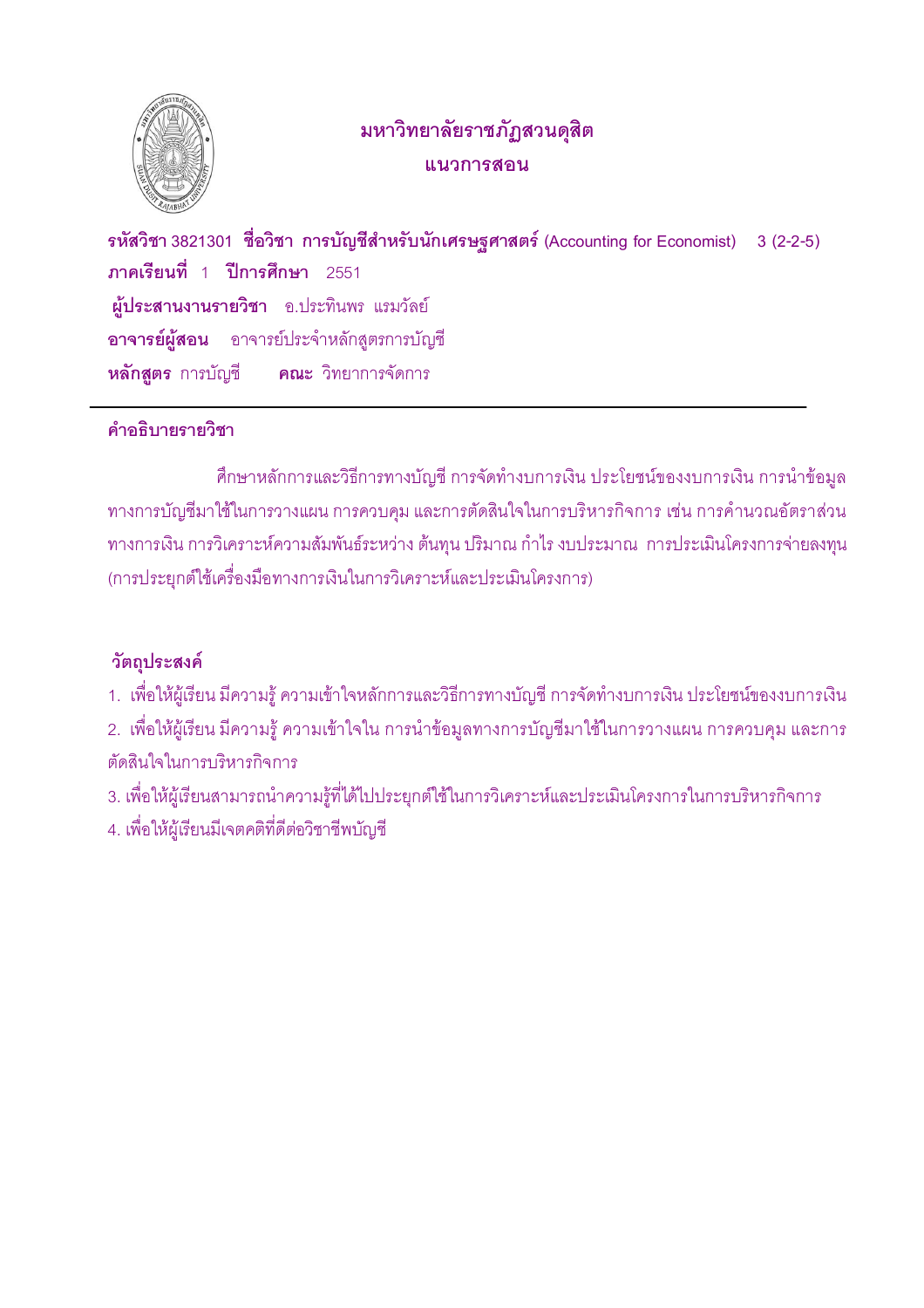# กิจกรรมการเรียนการสอน ( 10 มิถุนายน – 22 กันยายน 2551 )

|                |                                                                                                                                                                                                                                                                                                                                                                 |                                                                                                                                                                                                                                                                                                                  |               | กิจกรรมการเรียนการสอน |                 |                      |                      |           |           |             |         |          | สื่อการสอน |            |         |                                                             |
|----------------|-----------------------------------------------------------------------------------------------------------------------------------------------------------------------------------------------------------------------------------------------------------------------------------------------------------------------------------------------------------------|------------------------------------------------------------------------------------------------------------------------------------------------------------------------------------------------------------------------------------------------------------------------------------------------------------------|---------------|-----------------------|-----------------|----------------------|----------------------|-----------|-----------|-------------|---------|----------|------------|------------|---------|-------------------------------------------------------------|
|                |                                                                                                                                                                                                                                                                                                                                                                 | กิจกรรม                                                                                                                                                                                                                                                                                                          |               |                       |                 | สอดคล้องด้าน         |                      |           |           |             |         |          |            |            |         |                                                             |
| สัปดาห์<br>ที่ | เนื้อหา                                                                                                                                                                                                                                                                                                                                                         |                                                                                                                                                                                                                                                                                                                  | เริการวิชาการ | $\tilde{q}$           | คุณธรรมจริยธรรม | กำนุบำรุงศิลปวัฒนธรม | นันผู้เรียนเป็นลำคัญ | เทคโนโลยี | บุคลิกภาพ | Power point | VOD/DVD | Internet | E-learning | Blackboard | Website | การวัดผลการเรียนรู้                                         |
| $\mathbf{1}$   | ประวัติความเป็นมาของการบัญชี<br>ความหมายของการบัญชี<br>ความหมายของการทำบัญชี<br>ความแตกต่างของการบัญชีกับการทำ<br>บัญชี<br>ผู้มีหน้าที่จัดทำบัญชี<br>ผู้ทำบัญชี<br>ประโยชน์ของข้อมูลทางการบัญชี<br>ประเภทของการบัญชี<br>ประเภทของธุรกิจ<br>รูปแบบของธุรกิจ<br>แม่บทการบัญชี<br>สถาบันที่เกี่ยวข้องกับวิชาชีพการบัญชี<br>จริยธรรมของผู้ประกอบวิชาชีพการ<br>บัญชี | 1. อธิบายความรู้เกี่ยวกับ<br>ประวัติความเป็นมาของการ<br>บัญชี<br>ความหมายของการบัญชี<br>และการทำบัญชี<br>ผู้มีหน้าที่จัดทำบัญชีและผู้ทำ<br>บัญชี<br>ประโยชน์ของข้อมูลทางการ<br>บัญชี<br>ประเภทของธุรกิจ<br>แม่บทการบัญชี<br>สถาบันที่เกี่ยวข้องกับวิชาชีพ<br>การบัญชี<br>จริยธรรมของผู้ประกอบวิชาชีพ<br>การบัญชี |               |                       |                 |                      |                      |           |           |             |         |          |            |            |         | นักศึกษาสามารถทำแบบฝึกหัด<br>ได้ถูกต้องไม่น้อยกว่าร้อยละ 70 |
|                |                                                                                                                                                                                                                                                                                                                                                                 | 2. ให้นักศึกษาร่วมอภิปราย<br>แลกเปลี่ยนความรู้ พร้อมตอบ<br>ข้อซักถาม                                                                                                                                                                                                                                             |               |                       |                 |                      |                      |           |           |             |         |          |            |            |         |                                                             |
|                |                                                                                                                                                                                                                                                                                                                                                                 | 3 .ทำแบบฝึกหัดในชั้นเรียน                                                                                                                                                                                                                                                                                        |               |                       |                 |                      |                      |           |           |             |         |          |            |            |         |                                                             |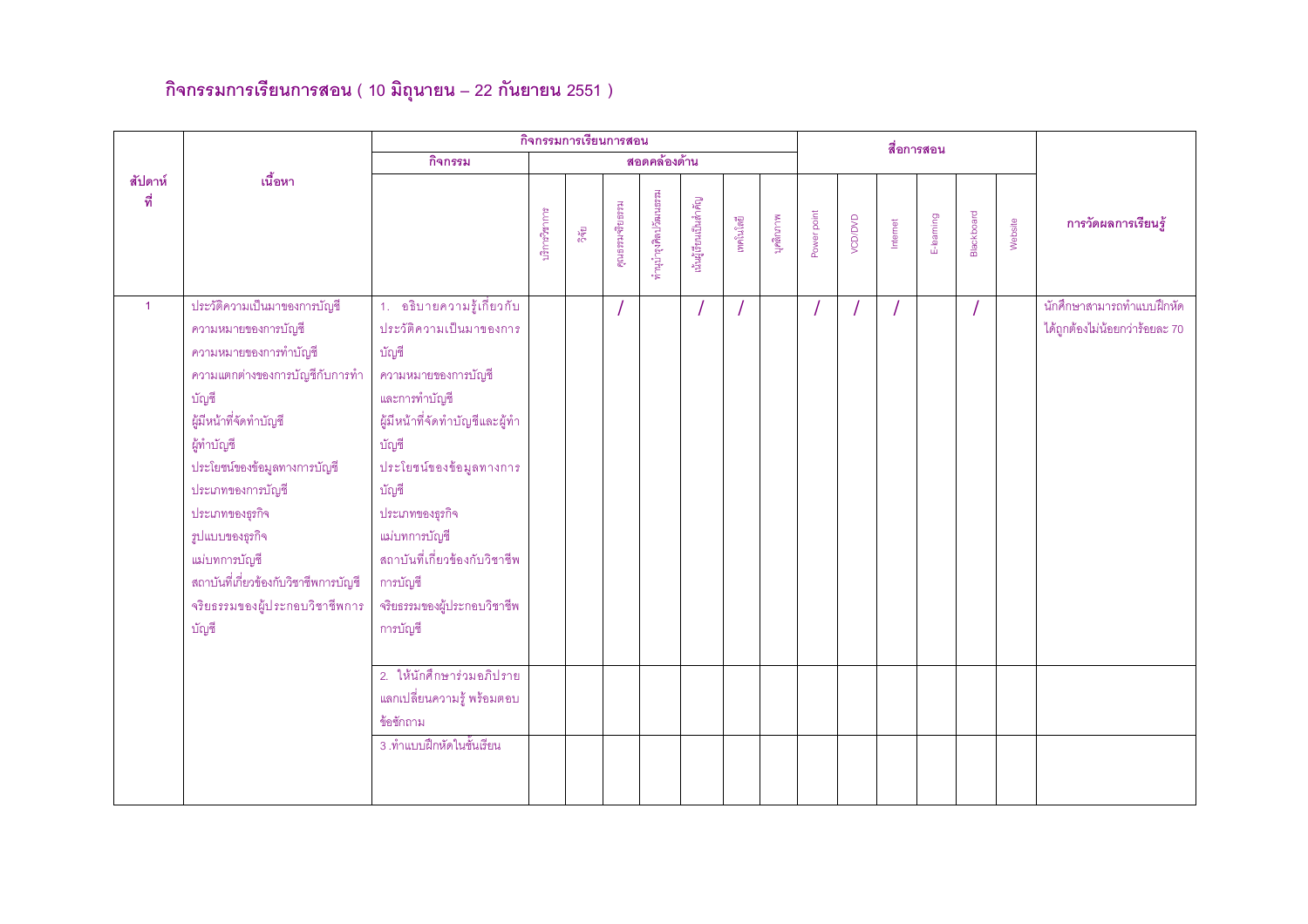|                |                                                                  |                                                                                             | กิจกรรมการเรียนการสอน |                 |                  |                      |                      |           |           |             |         |          | สื่อการสอน |            |         |                                                             |
|----------------|------------------------------------------------------------------|---------------------------------------------------------------------------------------------|-----------------------|-----------------|------------------|----------------------|----------------------|-----------|-----------|-------------|---------|----------|------------|------------|---------|-------------------------------------------------------------|
|                |                                                                  | กิจกรรม                                                                                     |                       |                 |                  | สอดคล้องด้าน         |                      |           |           |             |         |          |            |            |         |                                                             |
| สัปดาห์<br>ที่ | เนื้อหา                                                          |                                                                                             | นวิกาววิชากาว         | $\widetilde{q}$ | คุณธรรมจริย ธรรม | ทำนุบำรุงศิลปวัฒนธรม | เมนผู้เรียนเป็นลำคัญ | เทคโนโลยี | บุคลิกภาพ | Power point | VCD/DVD | Internet | E-learning | Blackboard | Website | การวัดผลการเรียนรู้                                         |
| $\overline{2}$ | งบการเงิน<br>ความหมายของงบการเงิน<br>งบดุล                       | 1. อธิบายความรู้เกี่ยวกับ งบ<br>การเงิน ส่วนประกอบของงบ<br>การเงิน และการจัดทำงบ<br>การเงิน |                       |                 |                  |                      |                      |           |           |             |         |          |            |            |         | นักศึกษาสามารถทำแบบฝึกหัด<br>ได้ถูกต้องไม่น้อยกว่าร้อยละ 70 |
|                | งบกำไรขาดทุน<br>งบแสดงการเปลี่ยนแปลงในส่วนของ<br>เจ้าของ         | 2. ให้นักศึกษาร่วมอภิปราย<br>ี แลกเปลี่ยนความรู้ พร้อมตอบ<br>ข้อซักถาม                      |                       |                 |                  |                      |                      |           |           |             |         |          |            |            |         |                                                             |
|                | งบกำไรขาดทุนเบ็ดเสร็จ<br>งบกระแสเงินสด                           | 3 .ทำแบบฝึกหัดในชั้นเรียน                                                                   |                       |                 |                  |                      |                      |           |           |             |         |          |            |            |         |                                                             |
|                | นโยบายการบัญชี และหมายเหตุ<br>ประกอบงบการเงิน<br>ผู้ใช้งบการเงิน |                                                                                             |                       |                 |                  |                      |                      |           |           |             |         |          |            |            |         |                                                             |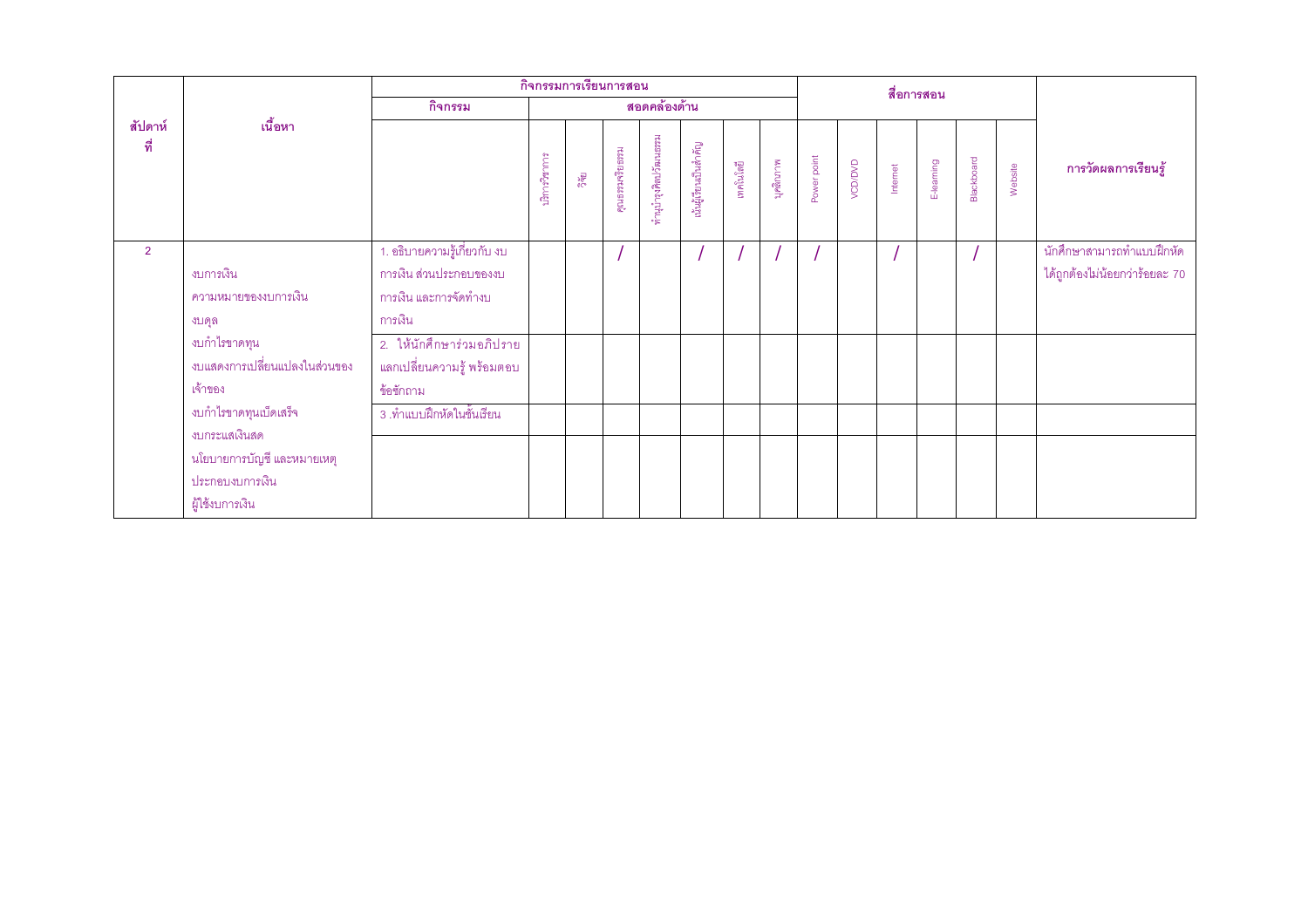|                |                                                                                                                                          | กิจกรรมการเรียนการสอน                                                                                                                   |               |               |                 |                       |                    |           |           |             |         | สื่อการสอน |            |            |         |                                                             |
|----------------|------------------------------------------------------------------------------------------------------------------------------------------|-----------------------------------------------------------------------------------------------------------------------------------------|---------------|---------------|-----------------|-----------------------|--------------------|-----------|-----------|-------------|---------|------------|------------|------------|---------|-------------------------------------------------------------|
|                |                                                                                                                                          | กิจกรรม                                                                                                                                 |               |               |                 | สอดคล้องด้าน          |                    |           |           |             |         |            |            |            |         |                                                             |
| สัปดาห์<br>ที่ | เนื้อหา                                                                                                                                  |                                                                                                                                         | เริการวิชาการ | $\frac{v}{2}$ | คุณธรรมจริยธรรม | กำนุบำรุงศิลปวัฒนธรรม | เมนูเรียนเป็นลำคัญ | เทคโนโลยี | บุคลิกภาพ | Power point | VCD/DVD | Internet   | E-learning | Blackboard | Website | การวัดผลการเรียนรู้                                         |
| $\mathbf{3}$   | หลักการและวิธีการบันทึกข้อมูล<br>ทางการบัญชี<br>- หลักการและวิธีการบันทึกบัญชี<br>- ระบบบัญชีคู่<br>- วงจรบัญชี                          | 1. อธิบายความรู้เกี่ยวกับ<br>หลักการและวิธีการบันทึกบัญชี<br>หลักการบัญชีคู่วงจรบัญชี<br>สมุดขั้นต้น และสมุดขั้นปลาย<br>การจัดทำงบทดลอง |               |               |                 |                       |                    |           |           |             |         |            |            |            |         | นักศึกษาสามารถทำแบบฝึกหัด<br>ได้ถูกต้องไม่น้อยกว่าร้อยละ 70 |
|                | - สมุดบันทึกรายการขั้นต้น และสมุด<br>ขั้นปลาย<br>- การจัดทำงบทดลอง                                                                       | 2. ให้นักศึกษาร่วมอภิปราย<br>แลกเปลี่ยนความรู้ พร้อมตอบ<br>ข้อซักถาม                                                                    |               |               |                 |                       |                    |           |           |             |         |            |            |            |         |                                                             |
|                | - การจัดทำกระดาษทำการ                                                                                                                    | 3 .ทำแบบฝึกหัดในชั้นเรียน                                                                                                               |               |               |                 |                       |                    |           |           |             |         |            |            |            |         |                                                             |
| $\overline{4}$ | การวัดผลการดำเนินงาน<br>- เกณฑ์ในการวัดผลการดำเนินงาน<br>-รายการปรับปรุงในวันสิ้นงวด<br>- รายการแก้ไขข้อผิดพลาด<br>- การจัดทำกระดาษทำการ | 1. อธิบายความรู้เกี่ยวกับ<br>เกณฑ์ในการวัดผลการ<br>ดำเนินงาน รายการปรับปรุงใน<br>วันสิ้นงวด รายการแก้ไข<br>ข้อผิดพลาด                   |               |               |                 |                       |                    |           |           |             |         |            |            |            |         | นักศึกษาสามารถทำแบบฝึกหัด<br>ได้ถูกต้องไม่น้อยกว่าร้อยละ 70 |
|                | - รายการปิดบัญชี<br>- การจัดทำงบการเงิน                                                                                                  | 2. ให้นักศึกษาร่วมอภิปราย<br>แลกเปลี่ยนความรู้ พร้อมตอบ<br>ข้อซักถาม                                                                    |               |               |                 |                       |                    |           |           |             |         |            |            |            |         |                                                             |
|                |                                                                                                                                          | 3 .ทำแบบฝึกหัดในชั้นเรียน                                                                                                               |               |               |                 |                       |                    |           |           |             |         |            |            |            |         |                                                             |
|                |                                                                                                                                          |                                                                                                                                         |               |               |                 |                       |                    |           |           |             |         |            |            |            |         |                                                             |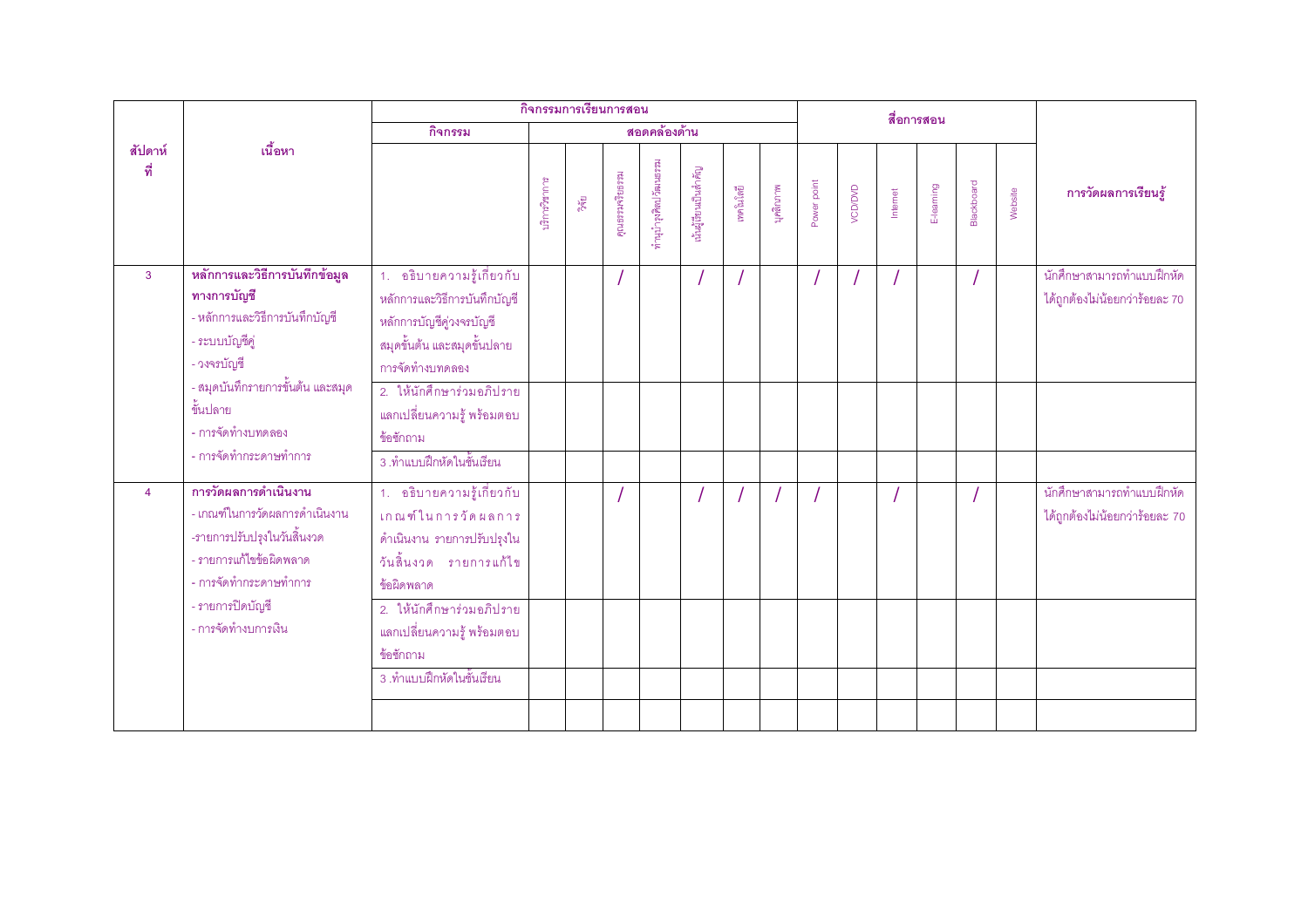|                |                                                                                                              |                                                                            |               |               | กิจกรรมการเรียนการสอน |                       |                       |           |           |             |         |          | สื่อการสอน |            |         |                                                             |
|----------------|--------------------------------------------------------------------------------------------------------------|----------------------------------------------------------------------------|---------------|---------------|-----------------------|-----------------------|-----------------------|-----------|-----------|-------------|---------|----------|------------|------------|---------|-------------------------------------------------------------|
|                |                                                                                                              | กิจกรรม                                                                    |               |               |                       | สอดคล้องด้าน          |                       |           |           |             |         |          |            |            |         |                                                             |
| สัปดาห์<br>ที่ | เนื้อหา                                                                                                      |                                                                            | เวิการวิชาการ | $\frac{5}{9}$ | คุณธรรมจริยธรรม       | กำนุบำรุงศิลปวัฒนธรรม | นั้นผู้เรียนเป็นลำคัญ | เทคโนโลยี | บุคลิกภาพ | Power point | VCD/DVD | Internet | E-learning | Blackboard | Website | การวัดผลการเรียนรู้                                         |
| $\overline{5}$ | การบัญชีสำหรับกิจการซื้อขาย<br>สินค้า<br>- ลักษณะของกิจการซื้อขายสินค้า<br>- ระบบการบันทึกบัญชีสินค้าคงเหลือ | 1. อธิบายความรู้เกี่ยวกับ <b>การ</b><br>บัญชีสำหรับกิจการซื้อขาย<br>สินค้า |               |               |                       |                       |                       |           |           |             |         |          |            |            |         | นักศึกษาสามารถทำแบบฝึกหัด<br>ได้ถูกต้องไม่น้อยกว่าร้อยละ 70 |
|                | และการจัดทำงบการเงิน<br>- ระบบการบันทึกสินค้าคงเหลือ<br>แบบต่อเนื่อง                                         | 2. ให้นักศึกษาร่วมอภิปราย<br>แลกเปลี่ยนความรู้ พร้อมตอบ<br>ข้อซักถาม       |               |               |                       |                       |                       |           |           |             |         |          |            |            |         |                                                             |
|                | - ระบบการบันทึกสินค้าคงเหลือ<br>เมื่อสิ้นงวด                                                                 | 3 .ทำแบบฝึกหัดในชั้นเรียน                                                  |               |               |                       |                       |                       |           |           |             |         |          |            |            |         |                                                             |
| 6              | การบัญชีสำหรับกิจการ<br>อุตสาหกรรม<br>ความหมายของการบัญชีสำหรับ<br>กิจการอุตสาหกรรม                          | 1. อธิบายความรู้เกี่ยวกับ <b>การ</b><br>บัญชีสำหรับกิจการ<br>อุตสาหกรรม    |               |               |                       |                       |                       |           |           |             |         |          |            |            |         | นักศึกษาสามารถทำแบบฝึกหัด<br>ได้ถูกต้องไม่น้อยกว่าร้อยละ 70 |
|                | งบการเงินของกิจการอุตสาหกรรม<br>การดำเนินงานของกิจการ<br>อุตสาหกรรม<br>ลักษณะการผลิต                         | 2. ให้นักศึกษาร่วมอภิปราย<br>แลกเปลี่ยนความรู้ พร้อมตอบ<br>ข้อซักถาม       |               |               |                       |                       |                       |           |           |             |         |          |            |            |         |                                                             |
|                | ส่วนประกอบของต้นทุนการผลิต<br>การบันทึกบัญชีสำหรับกิจการ<br>อุตสาหกรรม                                       | 3 .ทำแบบฝึกหัดในชั้นเรียน                                                  |               |               |                       |                       |                       |           |           |             |         |          |            |            |         |                                                             |
|                |                                                                                                              |                                                                            |               |               |                       |                       |                       |           |           |             |         |          |            |            |         |                                                             |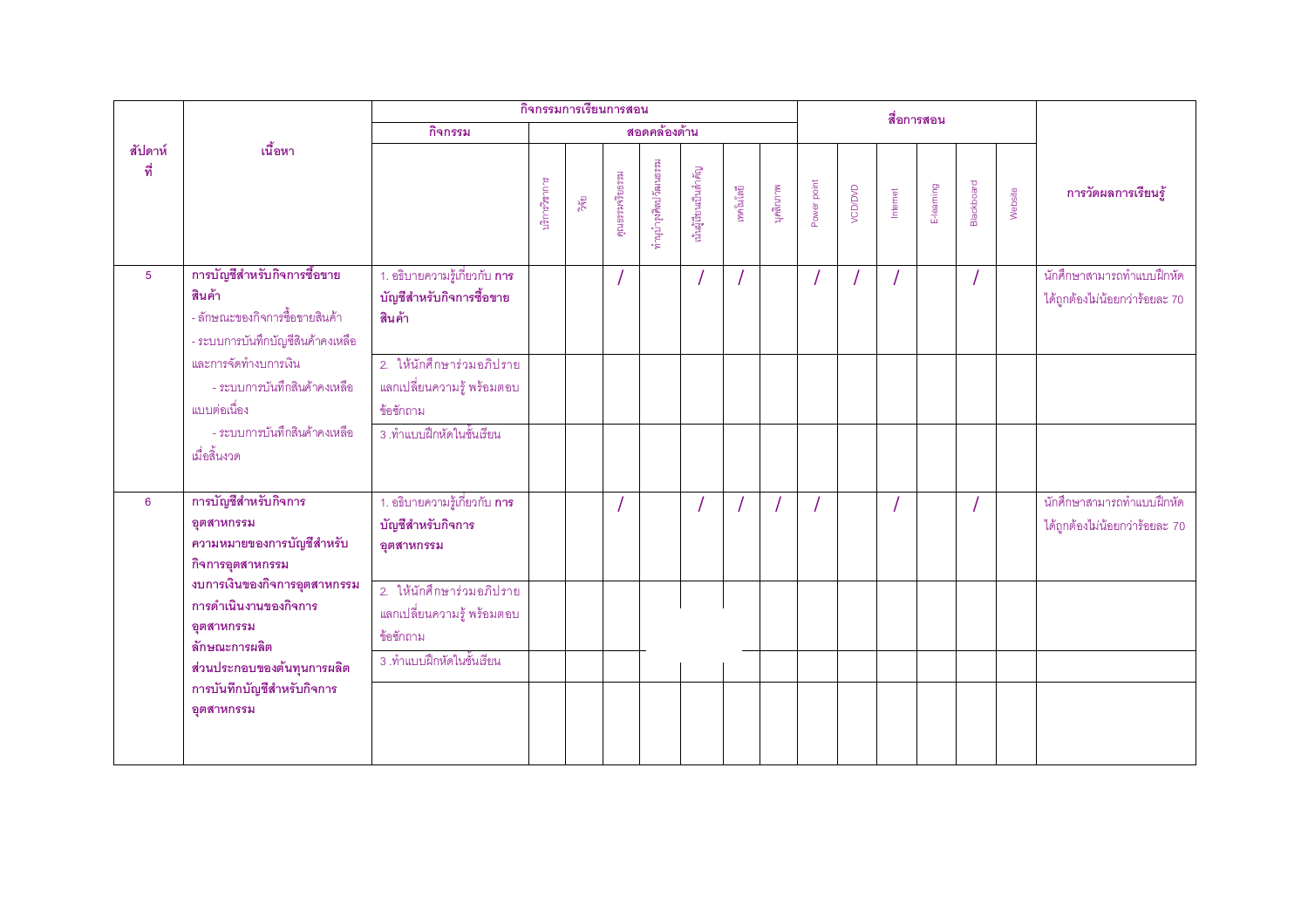|                |                                                                                                                                                                                                                         |                                                                                                                                                                        |               |               | กิจกรรมการเรียนการสอน |                      |                      |                |           |             |         |          | สื่อการสอน |                   |         |                                                             |
|----------------|-------------------------------------------------------------------------------------------------------------------------------------------------------------------------------------------------------------------------|------------------------------------------------------------------------------------------------------------------------------------------------------------------------|---------------|---------------|-----------------------|----------------------|----------------------|----------------|-----------|-------------|---------|----------|------------|-------------------|---------|-------------------------------------------------------------|
|                |                                                                                                                                                                                                                         | กิจกรรม                                                                                                                                                                |               |               |                       | สอดคล้องด้าน         |                      |                |           |             |         |          |            |                   |         |                                                             |
| สัปดาห์<br>ที่ | เนื้อหา                                                                                                                                                                                                                 |                                                                                                                                                                        | นริการวิชาการ | $\frac{1}{2}$ | คุณธรรมจริย ธรรม      | กำนุบำรุงศิลปวัฒนธรม | เมนผู้เรียนเป็นลำคัญ | เทคโนโลยี      | บุคลิกภาพ | Power point | VOD/DVD | Internet | E-learning | <b>Blackboard</b> | Website | การวัดผลการเรียนรู้                                         |
| $\overline{7}$ | แนวความคิดเกี่ยวกับต้นทุนและการ<br>้จำแนกต้นทุน<br>ความหมายของต้นทุน                                                                                                                                                    | 1. อธิบายความรู้เกี่ยวกับ<br>แนวความคิดเกี่ยวกับต้นทุน<br>และการจำแนกต้นทุน                                                                                            |               |               |                       |                      |                      | $\overline{1}$ |           |             |         | $\prime$ |            |                   |         | นักศึกษาสามารถทำแบบฝึกหัด<br>ได้ถูกต้องไม่น้อยกว่าร้อยละ 70 |
|                | การจำแนกประเภทต้นทุน<br>การแบ่งต้นทุนตามระยะเวลา<br>การแบ่งต้นทุนตามลักษณะการ                                                                                                                                           | 2. ให้นักศึกษาร่วมอภิปราย<br>แลกเปลี่ยนความรู้ พร้อมตอบ<br>ข้อซักถาม                                                                                                   |               |               |                       |                      |                      |                |           |             |         |          |            |                   |         |                                                             |
|                | ดำเนินงาน<br>การแบ่งต้นทุนตามส่วนประกอบ<br>ของผลิตภัณฑ์<br>การแบ่งต้นทุนตามความสัมพันธ์ที่<br>มีต่อปริมาณกิจกรรม<br>การแบ่งต้นทุนตามวัตถุประสงค์ใน<br>การควบคุมต้นทุนและวัดผลการ<br>ปฏิบัติงาน<br>การคิดต้นทุนผลิตภัณฑ์ | ่ 3 .ทำแบบฝึกหัดในชั้นเรียน                                                                                                                                            |               |               |                       |                      |                      |                |           |             |         |          |            |                   |         |                                                             |
| 8              | การวิเคราะห์ความสัมพันธ์ระหว่าง<br>ต้นทุน ปริมาณ กำไร<br>การบัญชีต้นทุนรวมและการบัญชี<br>ต้นทุนผันแปร<br>การรายงานผลการดำเนินงาน<br>การวิเคราะห์ความสัมพันธ์ระหว่าง<br>ต้นทุน ปริมาณ กำไร                               | 1. อธิบายความรู้เกี่ยวกับ <b>การ</b><br>วิเคราะห์ความสัมพันธ์<br>ระหว่างต้นทุน ปริมาณ กำไร<br>การบัญชีต้นทุนรวมและการ<br>บัญชีต้นทุนผันแปร การ<br>รายงานผลการดำเนินงาน |               |               |                       |                      |                      |                |           |             |         |          |            |                   |         | นักศึกษาสามารถทำแบบฝึกหัด<br>ได้ถูกต้องไม่น้อยกว่าร้อยละ 70 |
|                |                                                                                                                                                                                                                         | 2. ให้นักศึกษาร่วมอภิปราย<br>แลกเปลี่ยนความรู้ พร้อมตอบ<br>ข้อซักถาม<br>3 .ทำแบบฝึกหัดในชั้นเรียน                                                                      |               |               |                       |                      |                      |                |           |             |         |          |            |                   |         |                                                             |
|                |                                                                                                                                                                                                                         |                                                                                                                                                                        |               |               |                       |                      |                      |                |           |             |         |          |            |                   |         |                                                             |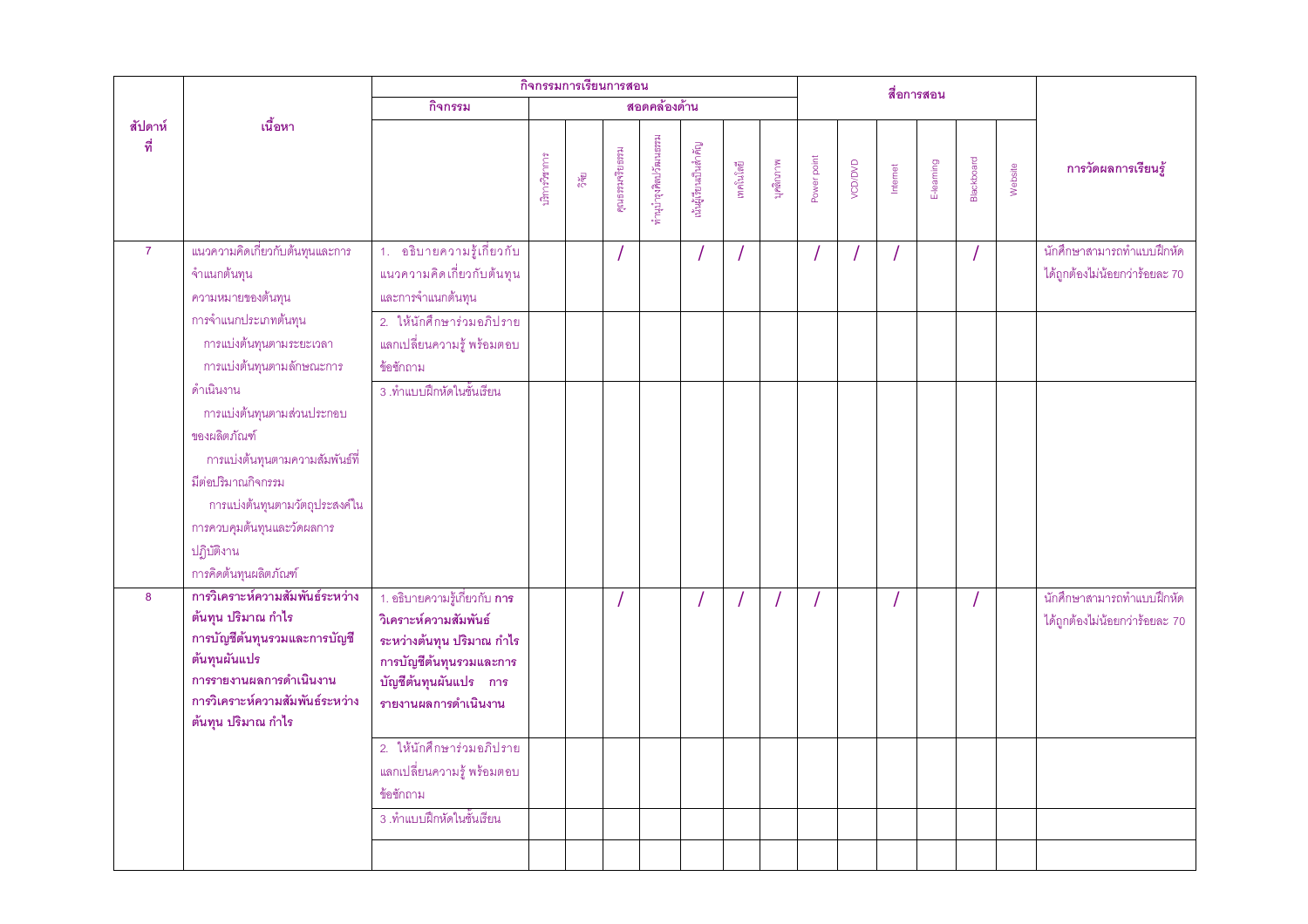|                |                                                                                                        |                                                                      |               | กิจกรรมการเรียนการสอน |                 |              |                       |           |           |             |         |          |            |                   |         |                                                                 |
|----------------|--------------------------------------------------------------------------------------------------------|----------------------------------------------------------------------|---------------|-----------------------|-----------------|--------------|-----------------------|-----------|-----------|-------------|---------|----------|------------|-------------------|---------|-----------------------------------------------------------------|
|                |                                                                                                        | กิจกรรม                                                              |               |                       |                 | สอดคล้องด้าน |                       |           |           |             |         |          | สื่อการสอน |                   |         |                                                                 |
| ลัปดาห์<br>ที่ | เนื้อหา                                                                                                |                                                                      | บริการวิชาการ | วัตุย                 | คุณธรรมจริยธรรม | ทำนูบำรุง    | นั้นผู้เรียนเป็นลำคัญ | เทคโนโลยี | บุคลิกภาพ | Power point | VCD/DVD | Internet | E-learning | <b>Blackboard</b> | Website | การวัดผลการเรียนรู้                                             |
| 9              | การวิเคราะห์จุดคุ้มทุนการ<br>ประยุกต์ใช้จุดคุ้มทุนในการ<br>วางแผนกำไร                                  | 1. อธิบายความรู้เกี่ยวกับ<br>การวิเคราะห์จุดคุ้มทุน                  |               |                       |                 |              |                       |           |           |             |         |          |            |                   |         | นักศึกษาสามารถทำ<br>แบบฝึกหัดได้ถูกต้องไม่น้อย<br>กว่าร้อยละ 70 |
|                | ส่วนเกินที่ปลอดภัย<br>การวิเคราะห์จุดคุ้มทุนเงินสด<br>การวิเคราะห์จุดคุ้มทุนผลิตภัณฑ์<br>ร่วม          | 2. ให้นักศึกษาร่วมอภิปราย<br>แลกเปลี่ยนความรู้ พร้อม<br>ตอบข้อซักถาม |               |                       |                 |              |                       |           |           |             |         |          |            |                   |         |                                                                 |
|                |                                                                                                        | 3 .ทำแบบฝึกหัดในชั้นเรียน                                            |               |                       |                 |              |                       |           |           |             |         |          |            |                   |         |                                                                 |
| 10             | สอบกลางภาค                                                                                             |                                                                      |               |                       |                 |              |                       |           |           |             |         |          |            |                   |         |                                                                 |
|                |                                                                                                        |                                                                      |               |                       |                 |              |                       |           |           |             |         |          |            |                   |         |                                                                 |
|                |                                                                                                        |                                                                      |               |                       |                 |              |                       |           |           |             |         |          |            |                   |         |                                                                 |
| 11             | การใช้ข้อมูลต้นทุนในการตัดสินใจ<br>กระบวนการตัดสินใจ<br>ประเภทของการตัดสินใจต้นทุนเพื่อ<br>การตัดสินใจ | 1. อธิบายความรู้เกี่ยวกับ<br>การใช้ข้อมูลต้นทุนในการ<br>ตัดสินใจ     |               |                       |                 |              |                       |           |           |             |         |          |            |                   |         | นักศึกษาสามารถทำ<br>แบบฝึกหัดได้ถูกต้องไม่น้อย<br>กว่าร้อยละ 70 |
|                | ขั้นตอนการตัดสินใจ<br>าการตัดสินใจระยะสั้น                                                             | 2. ให้นักศึกษาร่วมอภิปราย<br>แลกเปลี่ยนความรู้พร้อมตอบ<br>ข้อซักถาม  |               |                       |                 |              |                       |           |           |             |         |          |            |                   |         |                                                                 |
|                |                                                                                                        | 3 .ทำแบบฝึกหัดในชั้นเรียน                                            |               |                       |                 |              |                       |           |           |             |         |          |            |                   |         |                                                                 |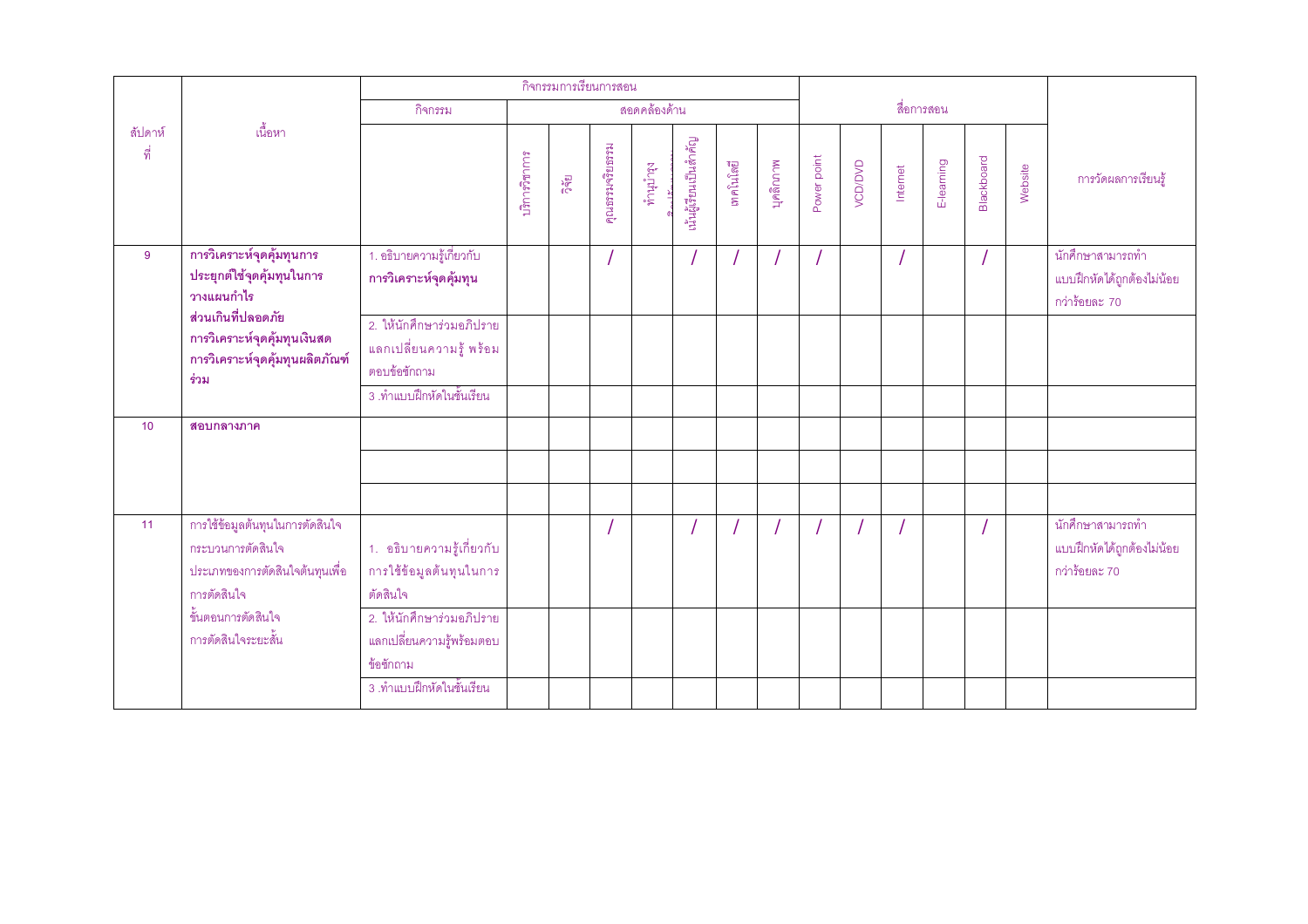|                |                                                                                                                                          |                                                                                                  |               | กิจกรรมการเรียนการสอน |                 |              |                      |           |           |             |         |          |            |                   |         |                                                                 |
|----------------|------------------------------------------------------------------------------------------------------------------------------------------|--------------------------------------------------------------------------------------------------|---------------|-----------------------|-----------------|--------------|----------------------|-----------|-----------|-------------|---------|----------|------------|-------------------|---------|-----------------------------------------------------------------|
|                |                                                                                                                                          | กิจกรรม                                                                                          |               |                       |                 | สอดคล้องด้าน |                      |           |           |             |         |          | สื่อการสอน |                   |         |                                                                 |
| ลัปดาห์<br>ที่ | เนื้อหา                                                                                                                                  |                                                                                                  | ปริการวิชาการ | nas<br>Pué            | คุณธรรมจริยธรรม | ทำนุบำรุง    | นันผู้เรียนเป็นลำคัญ | เทคโนโลยี | บุคลิกภาพ | Power point | VCD/DVD | Internet | E-learning | <b>Blackboard</b> | Website | การวัดผลการเรียนรู้                                             |
| 12             | การประเมินโครงการจ่ายลงทุน<br>ประเภทของรายจ่าย<br>ปัจจัยในการตัดสินใจจ่ายลงทุน<br>การประมาณกระแสเงินสดรับ-จ่าย<br>การคำนวณมูลค่าปัจจุบัน | 1. อธิบายความรู้เกี่ยวกับ<br>การประเมินโครงการจ่าย<br>ลงทุน                                      |               |                       |                 |              |                      |           |           |             |         |          |            |                   |         | นักศึกษาสามารถทำ<br>แบบฝึกหัดได้ถูกต้องไม่น้อย<br>กว่าร้อยละ 70 |
|                | วิธีการวิเคราะห์และประเมิน<br>โครงการจ่ายลงทุน                                                                                           | 2. ให้นักศึกษาร่วมอภิปราย<br>แลกเปลี่ยนความรู้พร้อมตอบ<br>ข้อซักถาม<br>3 .ทำแบบฝึกหัดในชั้นเรียน |               |                       |                 |              |                      |           |           |             |         |          |            |                   |         |                                                                 |
|                |                                                                                                                                          |                                                                                                  |               |                       |                 |              |                      |           |           |             |         |          |            |                   |         |                                                                 |
| 13             | งบประมาณ<br>ความหมายของงบประมาณ<br>ประเภทของงบประมาณ                                                                                     | 1. อธิบายความรู้เกี่ยวกับ<br>งบประมาณ                                                            |               |                       |                 |              |                      |           |           |             |         |          |            |                   |         | นักศึกษาสามารถทำ<br>แบบฝึกหัดได้ถูกต้องไม่น้อย<br>กว่าร้อยละ 70 |
|                | การจัดทำงบประมาณ<br>ประโยชน์ของการจัดทำงบประมาณ<br>ขั้นตอนการจัดทำงบประมาณ                                                               | 2. ให้นักศึกษาร่วมอภิปราย<br>แลกเปลี่ยนความรู้พร้อมตอบ<br>ข้อซักถาม<br>3 .ทำแบบฝึกหัดในชั้นเรียน |               |                       |                 |              |                      |           |           |             |         |          |            |                   |         |                                                                 |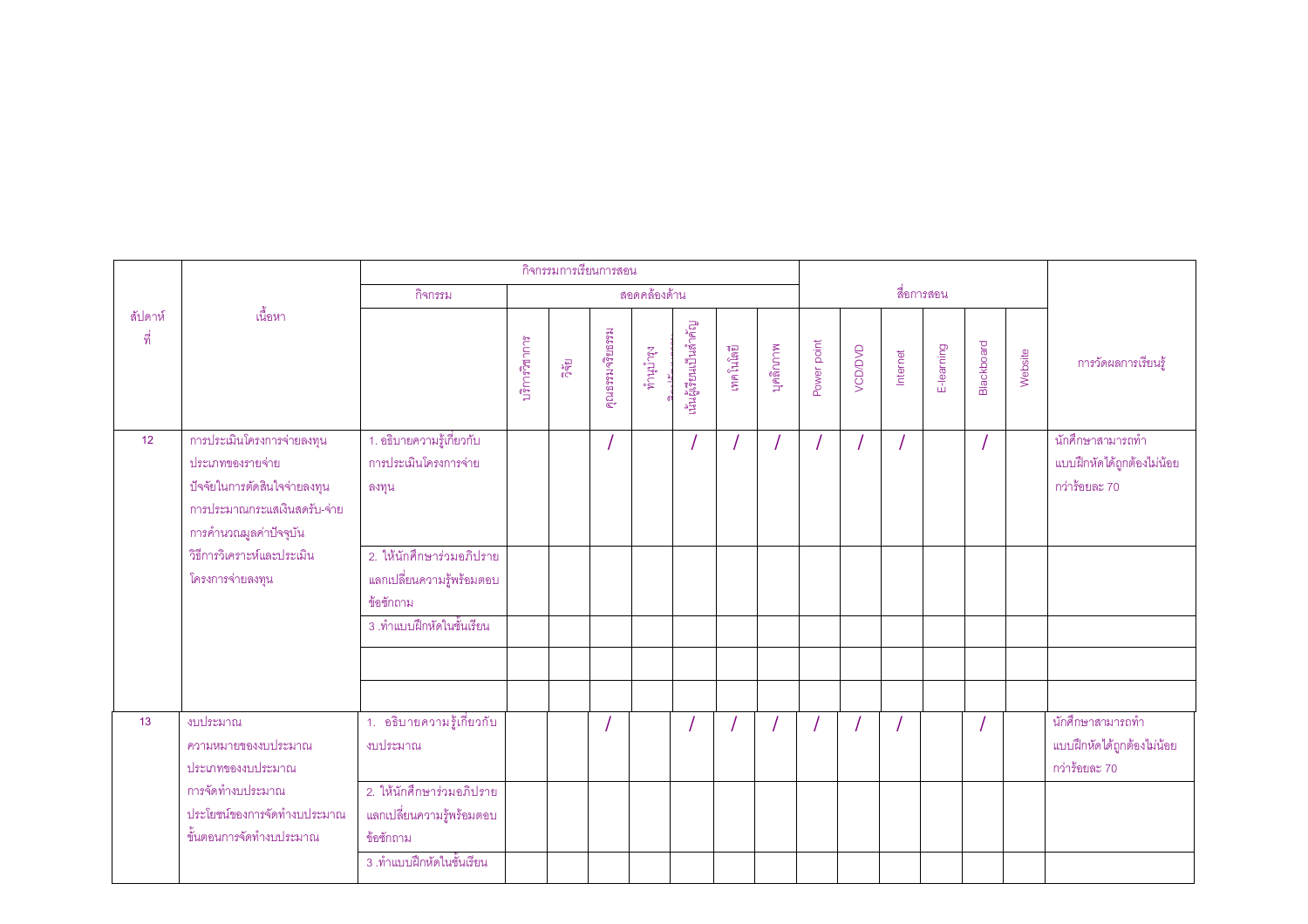|                |                                                                                                                                   |                                                                                                                                 |               |       | กิจกรรมการเรียนการสอน |              |                      |           |           |             |         |          |            |                   |         |                                                                 |
|----------------|-----------------------------------------------------------------------------------------------------------------------------------|---------------------------------------------------------------------------------------------------------------------------------|---------------|-------|-----------------------|--------------|----------------------|-----------|-----------|-------------|---------|----------|------------|-------------------|---------|-----------------------------------------------------------------|
|                |                                                                                                                                   | กิจกรรม                                                                                                                         |               |       |                       | สอดคล้องด้าน |                      |           |           |             |         |          | สื่อการสอน |                   |         |                                                                 |
| สัปดาห์<br>ที่ | เนื้อหา                                                                                                                           |                                                                                                                                 | บริการวิชาการ | วิจัย | คุณธรรมจริยธรรม       | ทำนูบำรุง    | นันผู้เรียนเป็นสำคัญ | เทคโนโลยี | บุคลิกภาพ | Power point | VCD/DVD | Internet | E-learning | <b>Blackboard</b> | Website | การวัดผลการเรียนรู้                                             |
| 14             | การวิเคราะห์เงินทุนดำเนินงานและ<br>เงินสด<br>ความหมายของเงินทุนดำเนินงาน<br>งบแสดงการเปลี่ยนแปลงทุน<br>ดำเนินงาน<br>งบกระแสเงินสด | 1. อธิบายความรู้เกี่ยวกับ<br>การวิเคราะห์เงินทุน<br>ดำเนินงานและเงินสด<br>งบแสดงการเปลี่ยนแปลงทุน<br>ดำเนินงาน<br>งบกระแสเงินสด |               |       |                       |              |                      |           |           |             |         |          |            |                   |         | นักศึกษาสามารถทำ<br>แบบฝึกหัดได้ถูกต้องไม่น้อย<br>กว่าร้อยละ 70 |
|                |                                                                                                                                   | 2. ให้นักศึกษาร่วมอภิปราย<br>แลกเปลี่ยนความรู้พร้อม<br>ตอบข้อซักถาม<br>3 .ทำแบบฝึกหัดในชั้นเรียน                                |               |       |                       |              |                      |           |           |             |         |          |            |                   |         |                                                                 |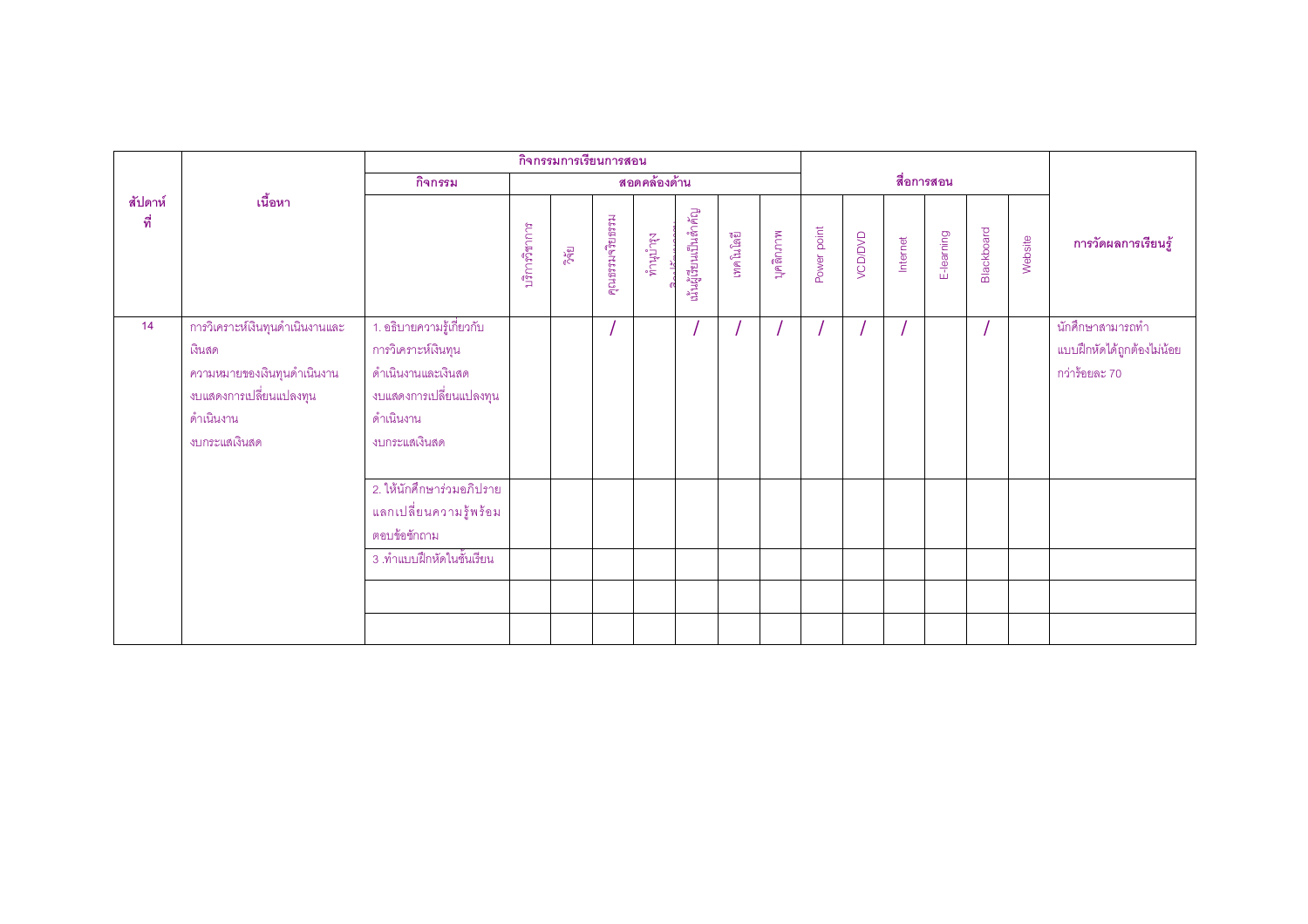|                |                                                                                                                                                                                                                    |                                                                     |               |               | กิจกรรมการเรียนการสอน |              |                      |           |           |             |         |          |            |            |         |                                                                 |
|----------------|--------------------------------------------------------------------------------------------------------------------------------------------------------------------------------------------------------------------|---------------------------------------------------------------------|---------------|---------------|-----------------------|--------------|----------------------|-----------|-----------|-------------|---------|----------|------------|------------|---------|-----------------------------------------------------------------|
|                |                                                                                                                                                                                                                    | กิจกรรม                                                             |               |               |                       | สอดคล้องด้าน |                      |           |           |             |         |          | สื่อการสอน |            |         |                                                                 |
| สัปดาห์<br>ที่ | เนื้อหา                                                                                                                                                                                                            |                                                                     | บริการวิชาการ | $\frac{1}{9}$ | คุณธรรมจริยธรรม       | ทำนูบำรุง    | ้นนผู้เรียนเป็นสำคัญ | เทคโนโลยี | บุคลิกภาพ | Power point | VCD/DVD | Internet | E-learning | Blackboard | Website | การวัดผลการเรียนรู้                                             |
| 15             | การวิเคราะห์งบการเงิน<br>ความหมายของการวิเคราะห์งบ<br>การเงิน                                                                                                                                                      | 1. อธิบายความรู้เกี่ยวกับ<br>การวิเคราะห์งบการเงิน                  |               |               |                       |              |                      |           |           |             |         |          |            |            |         | นักศึกษาสามารถทำ<br>แบบฝึกหัดได้ถูกต้องไม่น้อย<br>กว่าร้อยละ 70 |
|                | การวิเคราะห์อัตราร้อยละต่อยอดรวม<br>หรือการวิเคราะห์แนวตั้ง<br>การวิเคราะห์แนวโน้มหรือการ                                                                                                                          | 2. ให้นักศึกษาร่วมอภิปราย<br>แลกเปลี่ยนความรู้พร้อม<br>ตอบข้อซักถาม |               |               |                       |              |                      |           |           |             |         |          |            |            |         |                                                                 |
|                | วิเคราะห์แนวนอน<br>การวิเคราะห์งบการเงินโดยใช้<br>อัตราส่วนทางการเงิน<br>อัตราส่วนสภาพคล่อง<br>อัตราส่วนความสามารถในการใช้<br>สินทรัพย์<br>้ อัตราส่วนความสามารถในการก่อหนี้<br>อัตราส่วนความสามารถในการทำ<br>กำไร | 3 .ทำแบบฝึกหัดในชั้นเรียน                                           |               |               |                       |              |                      |           |           |             |         |          |            |            |         |                                                                 |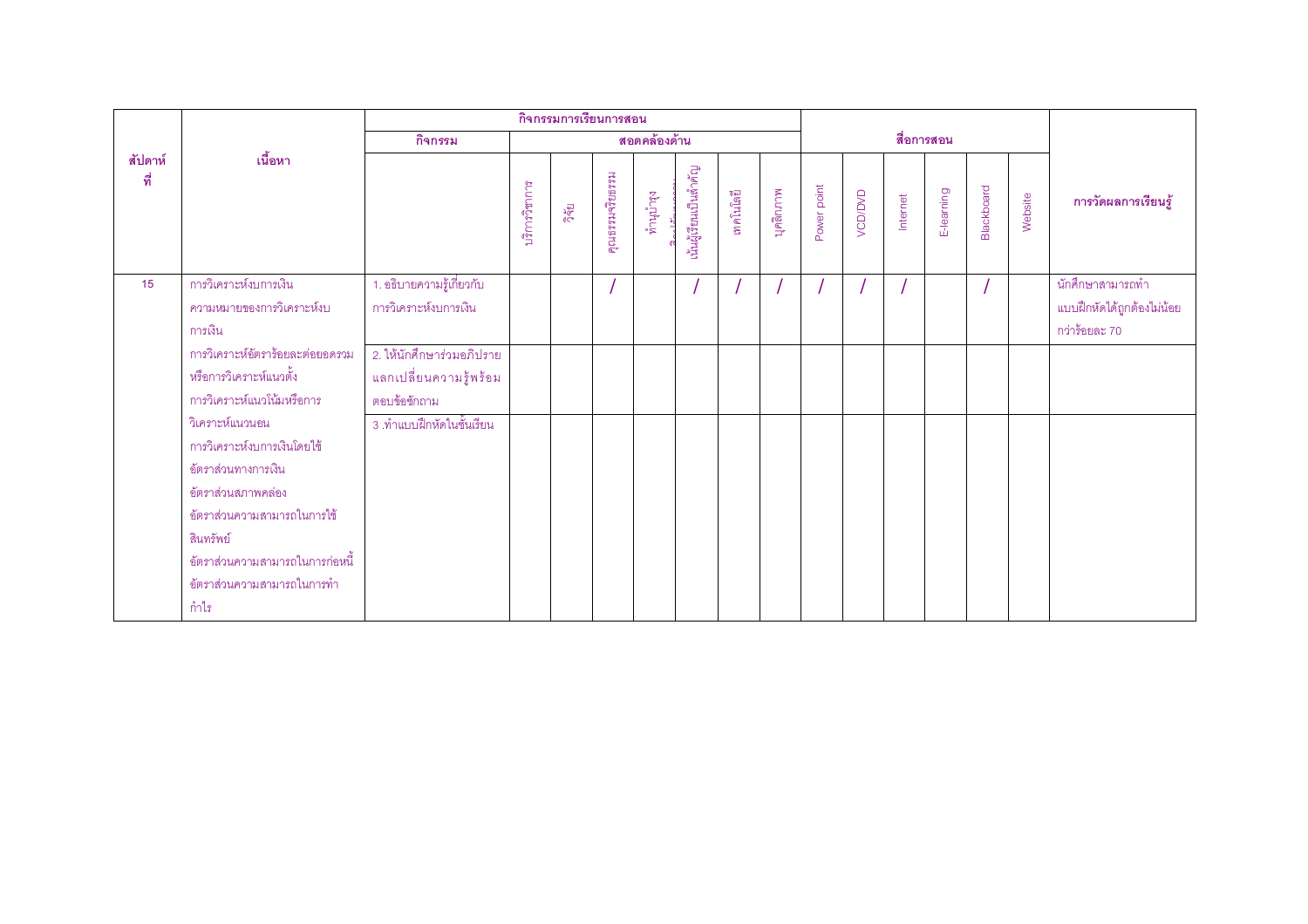- กิจกรรมกลุ่มในแต่ละบทเรียน แบ่งกลุ่มนักศึกษากลุ่มละ 4-5 คน
	- จัดทำรายงาน ที่เกี่ยวข้องกับเนื้อหาบทเรียนที่นักศึกษาเลือก
- ผลนำเสนอรายงานในชั้นเรียน ให้นักศึกษากลุ่มอื่นร่วมอภิปรายแสดงความคิดเห็น จัดทำรายงานให้สมบรูณ์ นำส่งภายใน 1 สัปดาห์ หลังการนำเสนอ

#### การวัดผล

| 1. คะแนนระหว่างภาค                        |                  | $60\%$ |
|-------------------------------------------|------------------|--------|
| - การสอบกลางภาค                           | $40\%$           |        |
| - แบบฝึกหัด/ทดสอบย่อย/รายงาน/กิจกรรมกลุ่ม | $10 \frac{9}{6}$ |        |
| - แบบทดสอบ Blackboard                     | $10 \frac{9}{6}$ |        |
| ่ 2. คะแนนสอบปลายภาค                      |                  |        |

#### การประเมินผล

/ อิงเกณฑ์

อิงกลุ่ม

| นศ.ตั้งแต่รหัส 51 ขึ้นไป  |           |
|---------------------------|-----------|
| ระดับคะแนน                | ค่าร้อยละ |
| A                         | 90-100    |
| $\overline{\mathsf{B}}^*$ | 85-89     |
| R                         | 75-84     |
| $\overline{\text{C}}^{*}$ | 70-74     |
| Ć                         | 60-69     |
|                           | 55-59     |
| D                         | 50-54     |
| F                         | 0-49      |

## แหล่งค้างคิง

1. ตำราหลักที่ใช้

เอกสารประกอบการสอนวิชา <mark>การบัญชีสำหรับนักเศรษฐศาสตร์</mark>.

- 2. Website ที่อ้างอิง
	- <u>สภาวิชาชีพบัญชี</u> http://www.fap.or.th/